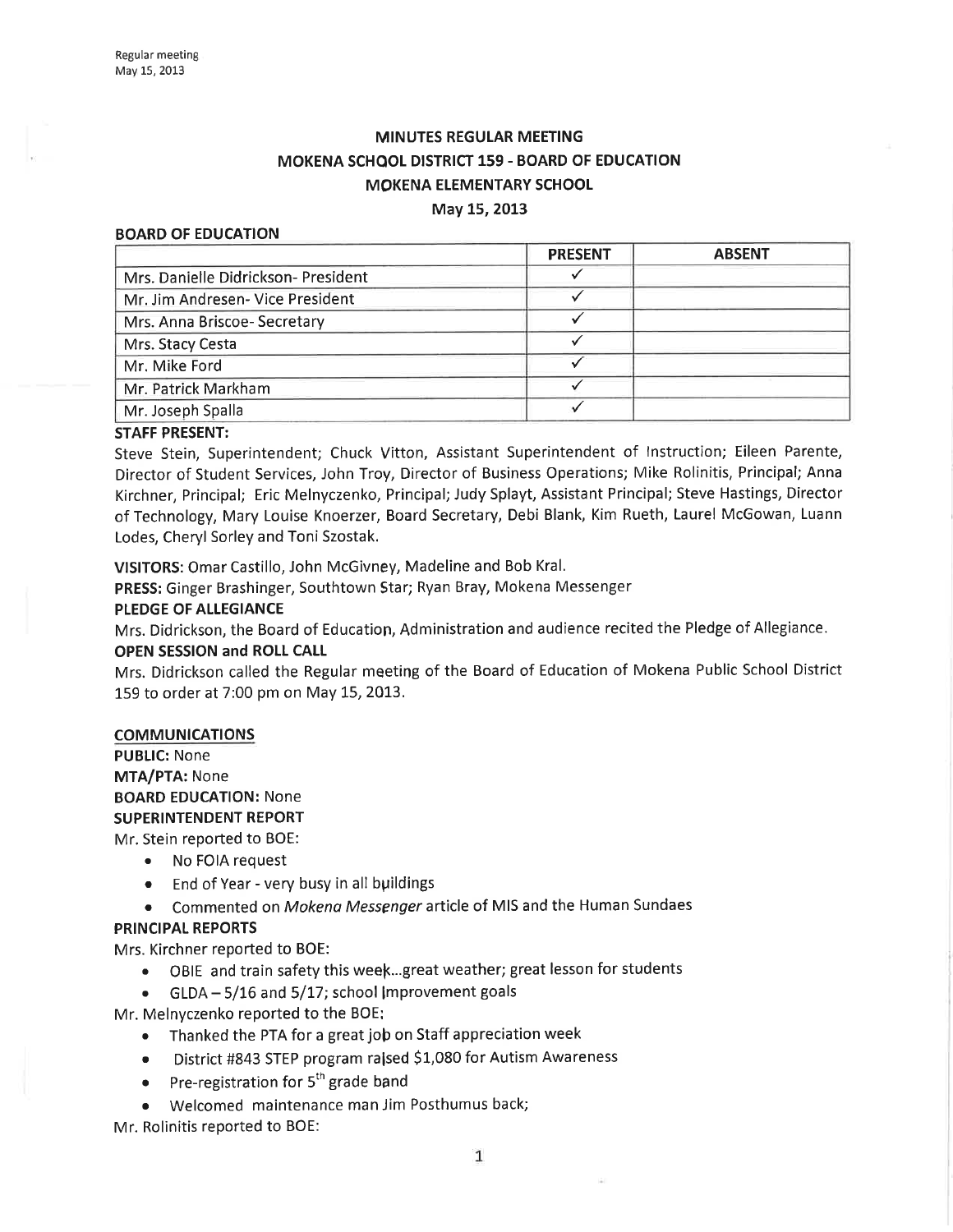## READING PROGRAM

## Recommended Motion:

Mr. Spalla moved to approve the purchase of JOURNEYS 20L4 as the new Reading program for Kindergarten  $-3^{rd}$  grade for the 2013-2014 school year. The motion was seconded by Mr. Andresen. On Roll Call

Ayes: Mr. Andresen, Mrs. Briscoe, Mrs. Cesta, Mrs. Didrickson, Mr. Ford, Mr. Markham, Mr. Spalla Nays: None **Abstain: None** 

MOTION CARRIED 7-O

## **CONSENT AGENDA**

## Recommended Motion:

Mr. Ford moved to approve Consent Agenda items L through 4H, seconded by Mrs. Briscoe, as presented:

The following consent agenda items were approved as follows:

- 1. Revised School Calendar 2012 -2013
- 2. Parent/Student Handbook 2013-2014
- 3. Special Education Attorney approval
- 4. Updated Job Descriptions:
	- a. District Secretary/Receptionist
	- b. Administrative Assístant for Business Operations
	- c. Payroll /Accounting Coordinator
	- d. Payroll/Benefits Clerk
	- e. Administrative Assistant for Student Services
	- f. Administrative Assistant for lnstructional Services
	- g. Executive Secretary to Superintendent
	- h. Director of Business Operations and Transportation

## **On Roll Call**

Ayes: Mr. Andresen, Mrs. Briscoe, Mrs. Cesta, Mrs. Didrickson, Mr. Ford, Mr. Markham, Mr. Spalla Nays: None **Abstain: None** 

## MOTION CARRIED 7.0

## **PERSONNEL**

Mr. Ford moved to approved Personnel item D1 as presented; seconded by Mr. Spalla. The Board approved unanimously.

Mrs. Cesta moved to approved Personnel item D2 subject to background check and physical as presented; seconded by Mr. Andresen. The Board approved unanimously.

Mrs. Briscoe moved to approved Personnel item D3 as presented; seconded by Mr. Spalla. The Board approved unanimously.

Mr. Spalla moved to approved Personnel item D4 as presented; seconded by Mr. Ford. The Board approved unanimously.

Dr. Omar Castillo presented Kathleen Wilkey to the BOE and audience. Mr. Spalla moved to approved Personnel item D5 subject to background check and physical as presented; seconded by Mrs. Cesta. **On Roll Call** 

Ayes: Mr. Andresen, Mrs. Briscoe, Mrs. Cesta, Mrs. Didrickson, Mr. Ford, Mr. Spalla

Nays: None **Abstain: None** 

## MOTION CARRIED 6.0

Mr. Markham stated "present".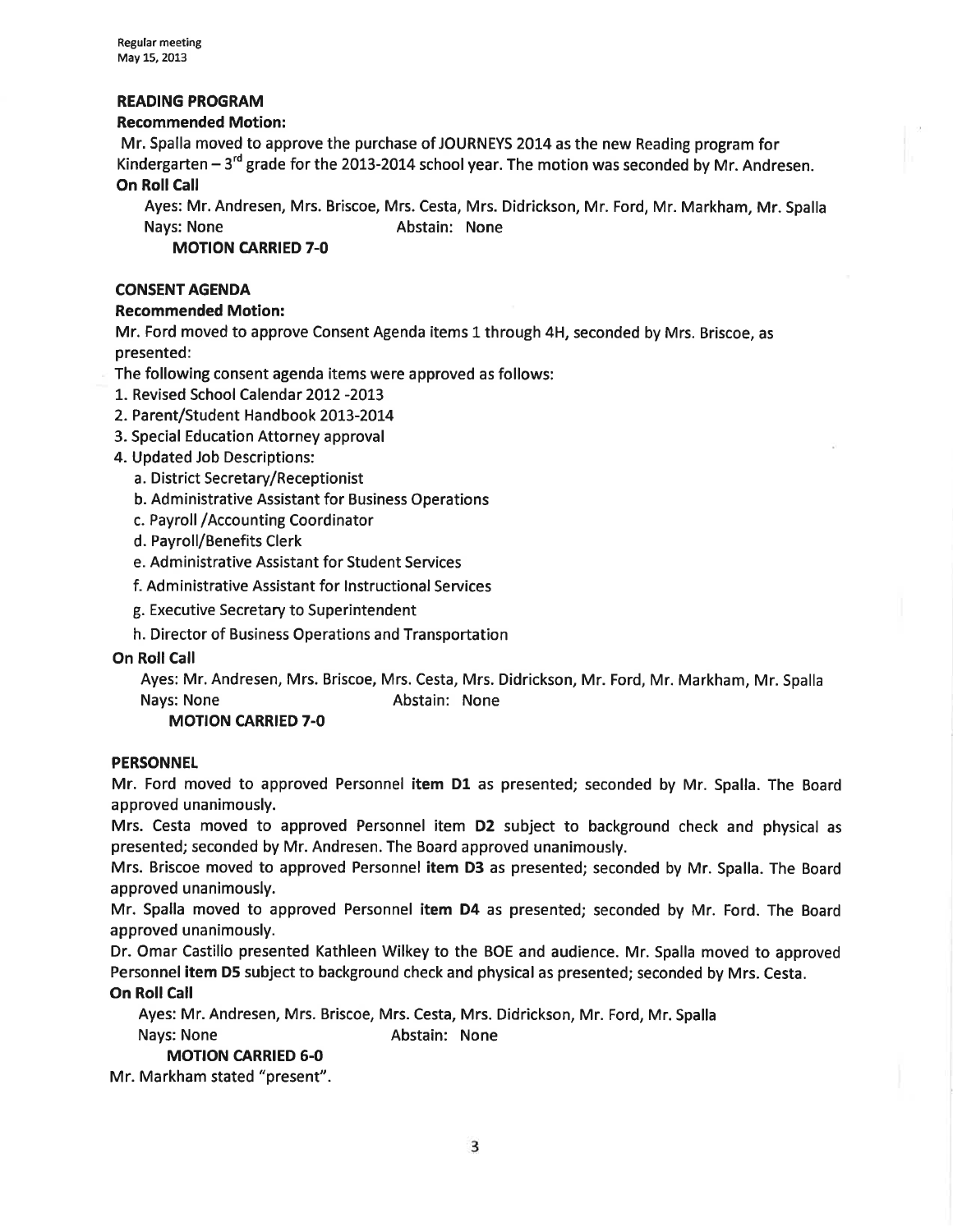**•** Extremely busy week at MJH; Spring concert; Incentive day;  $8<sup>th</sup>$  grade Great America trip; practice for Graduation; and  $8<sup>th</sup>$  grade Graduation on May 28, 2013 at LW East at 7pm.

#### INFORMATION REPORTS

#### **FINANCIAL REPORT**

The revenue for the month in all funds was \$217,331.78 or 1.16 % of budgeted revenues. The expenditures for the month in all funds were 5L,010,593 or 5.43% of the budgeted expenditures.

#### TREASURER REPORT

Mr. Troy reviewed the Treasurer's Report with the BOE reporting an ending balance of \$7,924,014.34.

#### INSURANCE UPDATE

Mr. Troy explained to the BOE the district will remain with Blue Cross/Blue Shietd as the health insurance carrier; will be working with the broker next week to firm up the final plan. There will be approximately a 5-7 % increase in premiums.

#### RESOLUTION OF INTEREST EARNINGS

Mr. Troy reviewed the Resolution of lnterest Earnings with the BOE; will be brining for action in June.

#### INTERACTIVE PROJECTORS

Dr. Vitton reviewed the plans for the district's implementation of interactive computers. The interactive projectors are currently being installed at MJHS; professional development will be provided throughout next school year to ensure that all staff will have the necessary expertise to use the projectors effectively. At MES and MlS, classrooms are currently being retrofitted with new whiteboards to accommodate the projectors; the interactive projector installation will commence in the fall. lt is the District's plan that all instructional classrooms in the three schools will have short-throw interactive projection capabilities by January of 2014.

#### MANAGED PRINT CONTRACT

Dr. Vitton provided an update of the Managed Print contract bid results. The formal RFP process was started on March 22, 2013 with vendor a walk-through conducted over spring break. There were a total of 6 vendors that responded to the initial RFP. The 6 vendors were paired down to 2 vendors who were deemed to be the best fit for the school district. Those two vendors selected were Martin-Whalen and Proven Business Systems. Members of the district administrative team will visit school districts next week that currently have managed print contracts with the two competing vendors; we will come to consensus on the final vendor and work out details of a new contract; will be bringing for action in June.

#### **ACTION REPORTS**

#### DISTRICT BILLS

## Recommended Motion:

Mr. Ford reviewed District bills this month. Mr. Ford moved to approve the bills as presented. The motion was seconded by Mr. Spalla.

#### **On Roll Call**

Ayes: Mr. Andresen, Mrs. Briscoe, Mrs. Cesta, Mrs. Didrickson, Mr. Ford, Mr. Markham, Mr. Spalla Nays: None Abstain: None

MOTION CARRIED 7.0